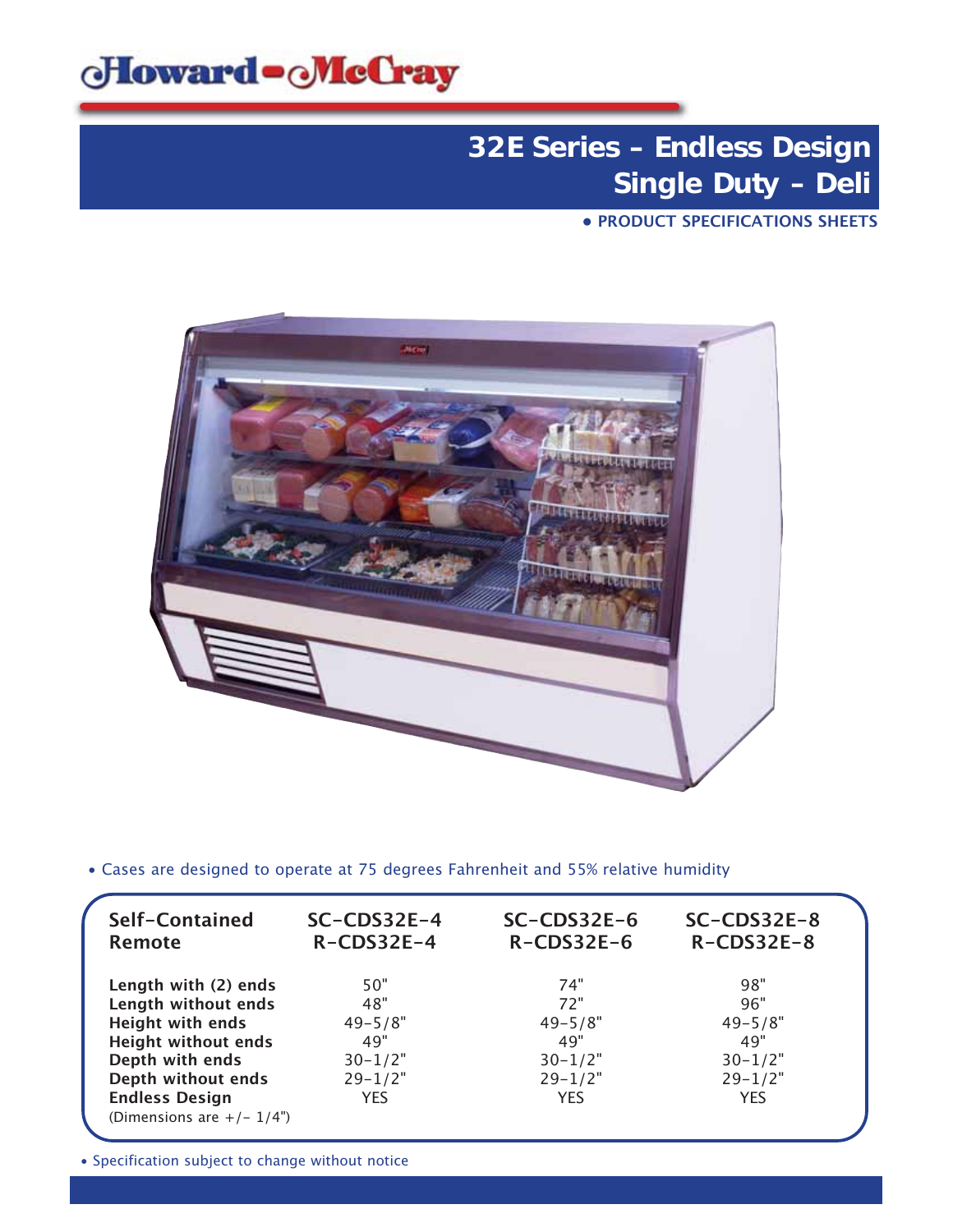## **Standard Specifications and Optional Features**

| <b>CONSTRUCTION</b><br>UL Classified to ANSI/NSF 7<br>Foamed in place CFC free foam<br>Triple pane insulated front glass-28"H<br>Heavy gauge steel super structure<br>Single duty display<br>Endless design allows for continuous line up<br>Drain is included for cleaning | <b>FINISHES</b><br>Satin finish extrusion on doors and door tracks<br>Designer white exterior front and ends<br>Stainless steel mirror trim<br>Stainless steel heavy gauge top - 20" W<br>Rear of unit is stainless steel brush finish at top<br>Bottom rear is designer white aluminum                                                     |
|-----------------------------------------------------------------------------------------------------------------------------------------------------------------------------------------------------------------------------------------------------------------------------|---------------------------------------------------------------------------------------------------------------------------------------------------------------------------------------------------------------------------------------------------------------------------------------------------------------------------------------------|
| <b>INTERIOR</b><br>Designer white ends<br>Stainless steel heavy gauge mezzanine shelf (2rows)<br>White aluminum floor-main deck area<br>Epoxy coated main deck shelves<br>Air insulated baffle (prevents moisture from<br>dripping into display area)                       | <b>REFRIGERATION</b><br>Copevap system (eliminates need for<br>condensate pan)<br>R134a expansion valve system<br>Gravity coil located at inside top of unit<br>Self contained system<br>Automatic defrost controlled by time clock-(self<br>contained units only)<br>Pressure control maintains constant temperatures<br>Remotes available |
| <b>EXTERIOR</b><br>Double pane rear removable doors<br>Newly designed rear compression door jamb<br>Removable front grille allows for cleaning<br>Removable rear grille for easy servicing<br>1" removable end panels                                                       | <b>LIGHTING</b><br>2 Row of T12 lighting at top of unit                                                                                                                                                                                                                                                                                     |
| <b>ELECTRICAL REQUIREMENTS</b><br>115V/60Hz/1Ph<br>Unit must be hard wired<br>UL/CUL listed<br>115V-12AMP general purpose receptacle (wired<br>separately)                                                                                                                  | <b>Important Note: All refrigerated cases are</b><br>designed to operate in an environment of<br>75 degrees and 55% relative humidity.<br><b>Important Note: Product must be cooled</b><br>before being displayed within the case.                                                                                                          |

### OPTIONAL FEATURES

| Stainless steel, laminate, or paint   | Door locks            |
|---------------------------------------|-----------------------|
| Mirrored doors                        | Pass thru front doors |
| Extra stainless steel mezzanine shelf | Sandwich racks        |
| Front bumper 1" or 3"                 | Salad pan settings    |
|                                       |                       |



*A Division of HMC Enterprises LLC • 2501 Grant Avenue • Philadelphia, PA 19114 USA (215) 464-6800 • 1-800-344-8222 • Fax (215) 969-4890 • E-Mail: sales@howardmccray.com • www.howardmccray.com*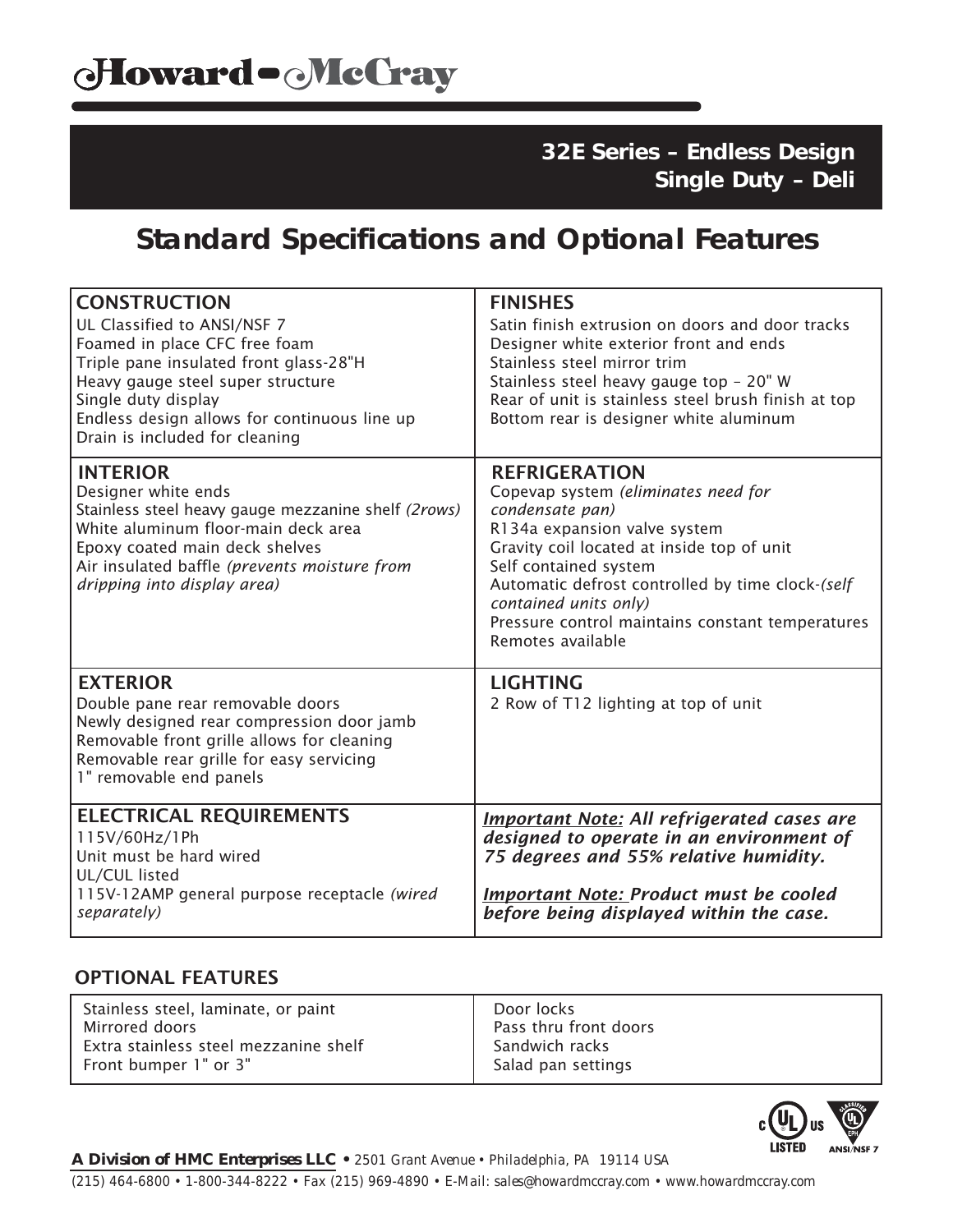## **Technical Data**

| Model #                                                                                                                                                                                                                                                                             | <b>Self contained</b>                                                  | SC-CDS32E-4                                                                                                                                                       | SC-CDS32E-6                                                                                                                           | SC-CDS32E-8                                                                                                                                                            |
|-------------------------------------------------------------------------------------------------------------------------------------------------------------------------------------------------------------------------------------------------------------------------------------|------------------------------------------------------------------------|-------------------------------------------------------------------------------------------------------------------------------------------------------------------|---------------------------------------------------------------------------------------------------------------------------------------|------------------------------------------------------------------------------------------------------------------------------------------------------------------------|
|                                                                                                                                                                                                                                                                                     | <b>Remote</b>                                                          | R-CDS32E-4                                                                                                                                                        | R-CDS32E-6                                                                                                                            | R-CDS32E-8                                                                                                                                                             |
| Length with (2) ends<br>Length without ends<br><b>Height with ends</b><br><b>Height without ends</b><br>Depth with ends<br>Depth without ends<br><b>Endless design</b><br>(Dimensions are $+/- 1/4$ ")                                                                              |                                                                        | 50"<br>48"<br>$49 - 5/8"$<br>49"<br>$30 - 1/2"$<br>$29 - 1/2"$<br><b>YES</b>                                                                                      | 74"<br>72"<br>$49 - 5/8"$<br>49"<br>$30 - 1/2"$<br>$29 - 1/2"$<br><b>YES</b>                                                          | 98"<br>96"<br>$49 - 5/8"$<br>49"<br>$30 - 1/2"$<br>$29 - 1/2"$<br><b>YES</b>                                                                                           |
| <b>Operating temperature</b><br>Refrigerant (expansion valve)<br><b>Compressor size HP</b><br>Pressure control settings @<br>75°F, 55%RH                                                                                                                                            | Self contained<br>Self contained<br><b>CUT IN 30</b><br>$CUT$ OUT $12$ | 36°F to 40°F<br>R134a<br>1/4                                                                                                                                      | 36°F to 40°F<br>R134a<br>1/3<br>30<br>12                                                                                              | 36°F to 40°F<br>R134a<br>1/2<br>30<br>12                                                                                                                               |
| Defrost per day (24 hours)<br>BTU's at +20°F Evap. Temp.<br><b>Voltage</b><br>Amperage<br>Amperage, lights only<br>Cord and plug                                                                                                                                                    | Air Defrost<br>Remote<br>Self contained<br>Remote                      | 1 per day<br>1400<br>115V<br>6.0A<br>0.8A<br><b>No</b>                                                                                                            | 1 per day<br>2100<br>115V<br>9.1A<br>1.6A<br>No.                                                                                      | 1 per day<br>2800<br>115V<br>11.2A<br>1.6A<br><b>No</b>                                                                                                                |
| <b>Exterior color</b><br>Interior color<br>Inside end panels<br><b>Floors</b><br># of top doors<br>Door size<br># of coils<br><b>Bottom storage</b><br><b>Front glass</b><br># of main deck shelves<br>Main deck size<br>Cubic capacity ( $ft3$ )<br><b>Mezzanine Shelf, 2 rows</b> |                                                                        | White<br><b>Stainless</b><br>White<br>White<br>$\overline{2}$<br>20-1/2"X23-1/2"<br><b>No</b><br>28"X46-11/16"<br>$\overline{2}$<br>23-5/8"X25"<br>23<br>Standard | White<br><b>Stainless</b><br>White<br>White<br>2<br>31"X23-1/2"<br><b>No</b><br>28"X70-11/16"<br>3<br>23-5/8"X25"<br>34.5<br>Standard | White<br><b>Stainless</b><br>White<br>White<br>$\overline{4}$<br>20-1/2"X23-1/2"<br>1<br><b>No</b><br>28"X94-11/16"<br>$\overline{4}$<br>23-5/8"X25"<br>46<br>Standard |

#### SHIPPING INFORMATION

| <b>Height</b>       |                | 55"               | 55"                   | 55"                |
|---------------------|----------------|-------------------|-----------------------|--------------------|
| Depth               |                | 44"               | 44"                   | 44"                |
| Length              |                | 61"               | 87"                   | 15"                |
| <b>Gross weight</b> | Self contained | 470#              | 680#                  | 910#               |
|                     | Remote         | 430#              | 630#                  | 860#               |
| l Cubic feet        |                | 85ft <sup>3</sup> | $122$ ft <sup>3</sup> | 161ft <sup>3</sup> |

• Cases are designed to operate at 75 degrees Fahrenheit and 55% relative humidity

• Cases are equipped with drains; check your local building codes for connection requirements.

• Specification subject to change without notice